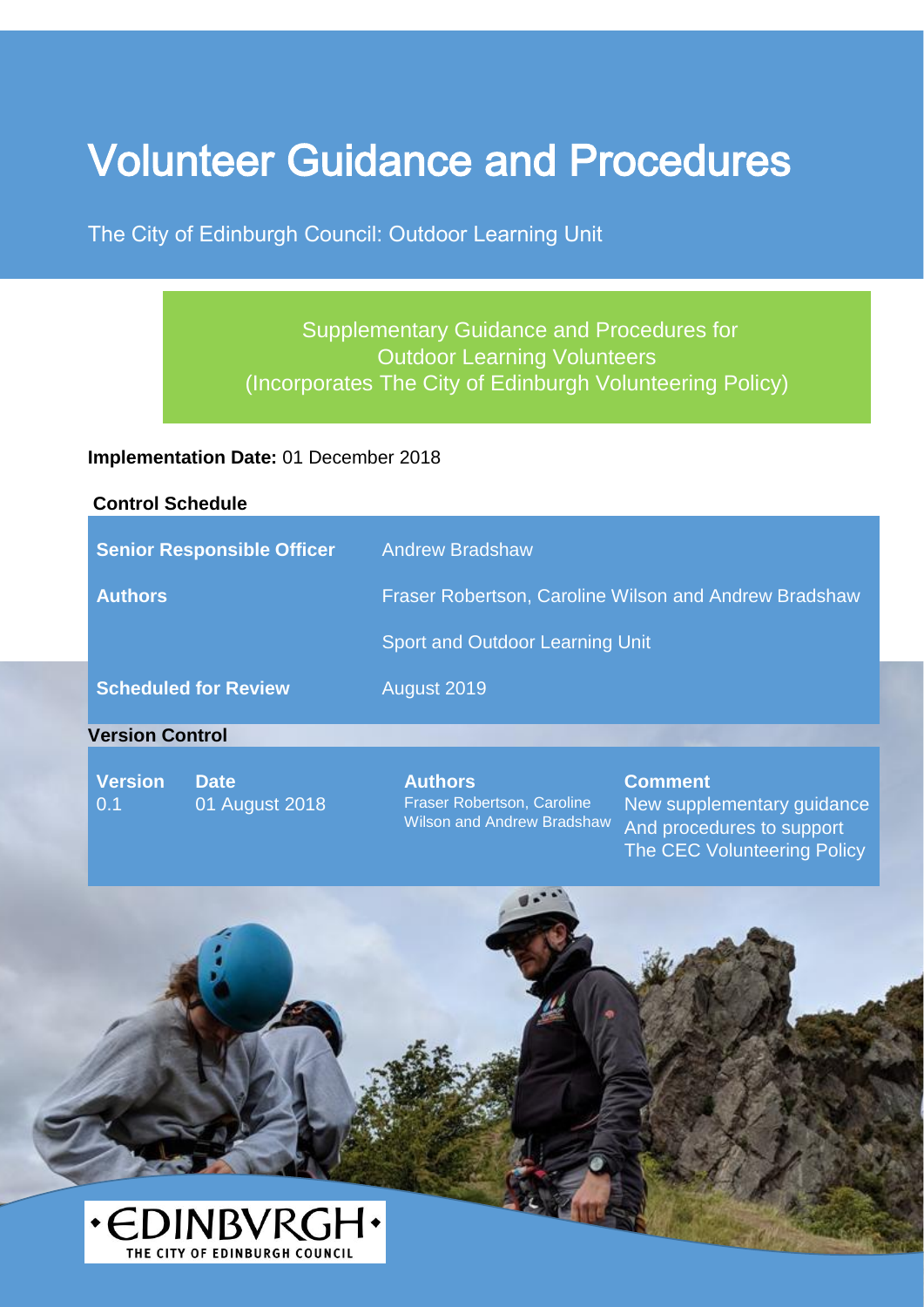# <span id="page-1-0"></span>**KEY INFORMATION**

!

This supporting guidance and procedures applies to **The City of Edinburgh Council Outdoor Learning Team and approved volunteers.** It incorporates The City of Edinburgh Volunteering Policy and has considered good practice and content from external resources including:

- The Duke of Edinburgh's Award Volunteer Management Toolkit.
- Investing in Volunteers Standards.

This guidance applies to volunteers **directly** recruited, inducted and managed by the Outdoor Learning Team, which includes The Risk Factory. This includes:

- Bangholm Outdoor Centre, including DofE volunteer roles recruited and managed by the Awards and Achievement Development Officer;
- Open Award DofE Groups registered via The City of Edinburgh Council licence;
- Benmore Outdoor Centre;
- Lagganlia Outdoor Centre; and
- The Risk Factory.

All CEC Communities and Families schools, establishments and services are expected to follow The City of Edinburgh Volunteering Policy. For volunteers recruited and managed by individual CEC schools, establishments and services, their supplementary guidance and procedures will normally apply.



The main text is taken directly from The City of Edinburgh Volunteering Policy.

**Additional text in dark orange is supplementary guidance and procedures from the Outdoor Learning Unit or other CEC guidance.** 

# <span id="page-1-1"></span>**KEY CONTACTS**

| Duke of Edinburgh's Award (Fraser Robertson<br>or Pam Waugh) | Fraser - EMAIL or 07824 526 492. Pam -<br><b>EMAIL.</b> General phone number: 0131 551<br>4370 |
|--------------------------------------------------------------|------------------------------------------------------------------------------------------------|
| Bangholm Outdoor Centre (EH6 4RJ)                            | 0131 551 4368                                                                                  |
| Benmore Outdoor Centre (PA23 8QX)                            | 01369 706 337                                                                                  |
| Lagganlia Outdoor Centre (PH21 1NG)                          | 01540 651 265                                                                                  |
| The Risk Factory (EH14 1RL)                                  | 0131 455 8930                                                                                  |
| Principal Officer for Outdoor Learning<br>(Andrew Bradshaw)  | EMAIL or 07718 660 549                                                                         |
| Strategic Development Manager<br>(Robin Yellowlees)          | EMAIL or 07796 313 169                                                                         |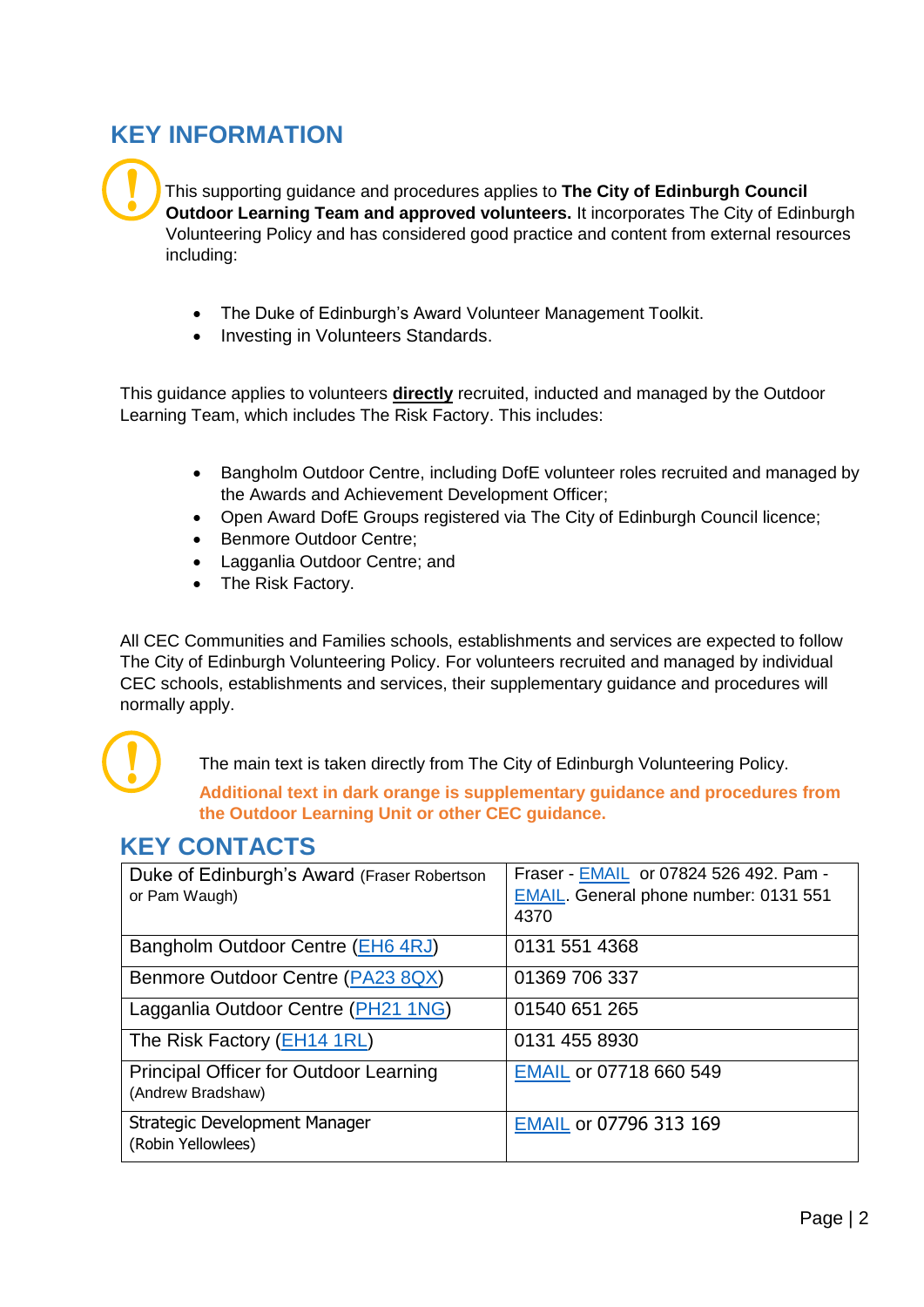**Important:** Orb (Council Intranet) links are only normally available to Council staff. Volunteers should contact the relevant person at the centre to access any relevant documentation and resources.



# **Key Amendments and New Information**

Must not be read and used in isolation. Use the links to locate each section.

| Key Amendments or New Information | Links |
|-----------------------------------|-------|
| N/A in this version.              |       |
|                                   |       |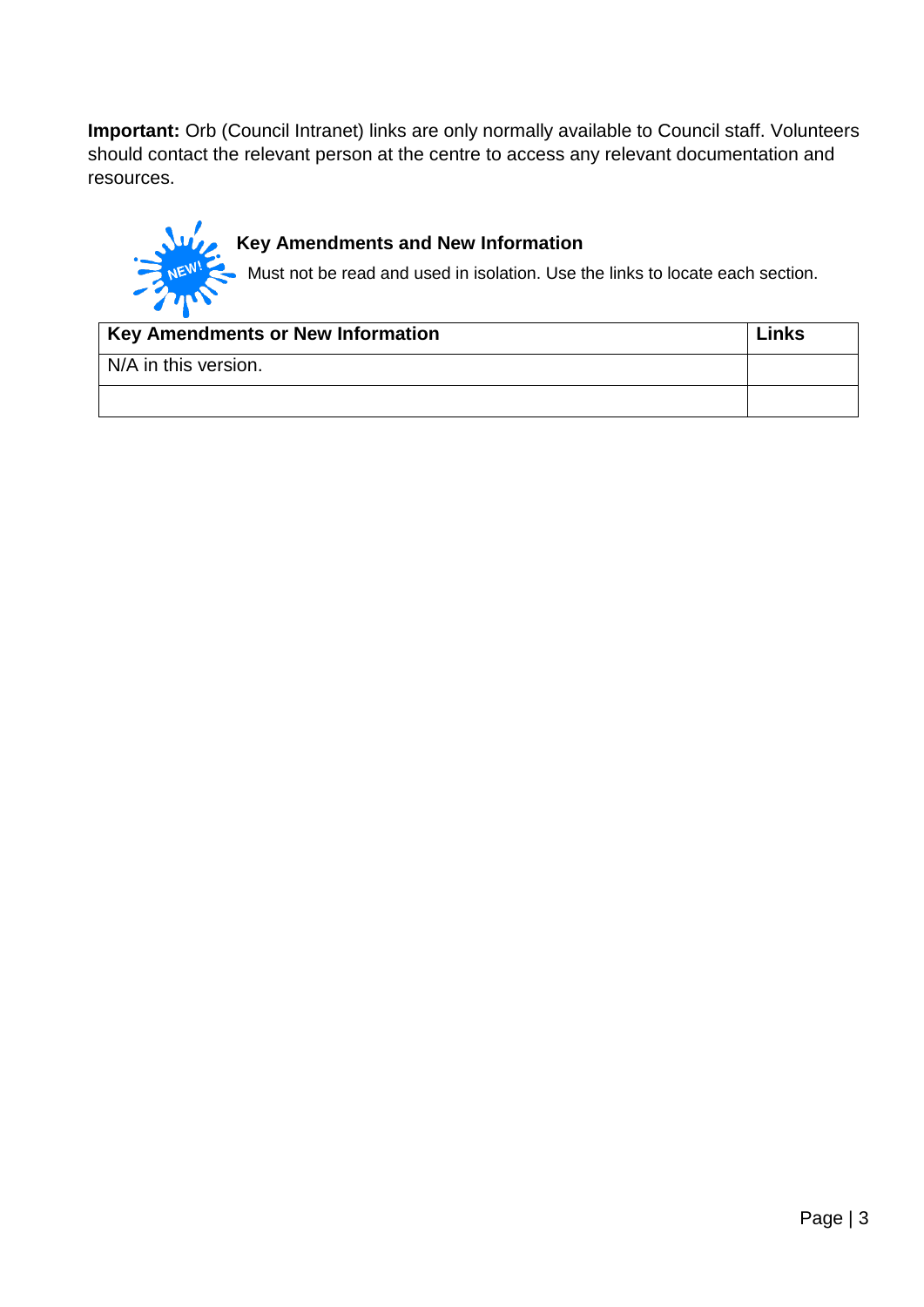# <span id="page-3-0"></span>**CONTENTS**

| Section 2 City of Edinburgh Council's Policy Commitments on Volunteering  6                  |
|----------------------------------------------------------------------------------------------|
| Section 3 The City of Edinburgh Council's Good practice guidelines on Internal Volunteering7 |
|                                                                                              |
|                                                                                              |
|                                                                                              |
|                                                                                              |
|                                                                                              |
|                                                                                              |
| 3.7 Volunteering with Vulnerable groups - Protection of Vulnerable Groups Scheme and         |
|                                                                                              |
|                                                                                              |
|                                                                                              |
|                                                                                              |
| 3.12 Support for Staff Working with Volunteers/Further information 13                        |
|                                                                                              |
|                                                                                              |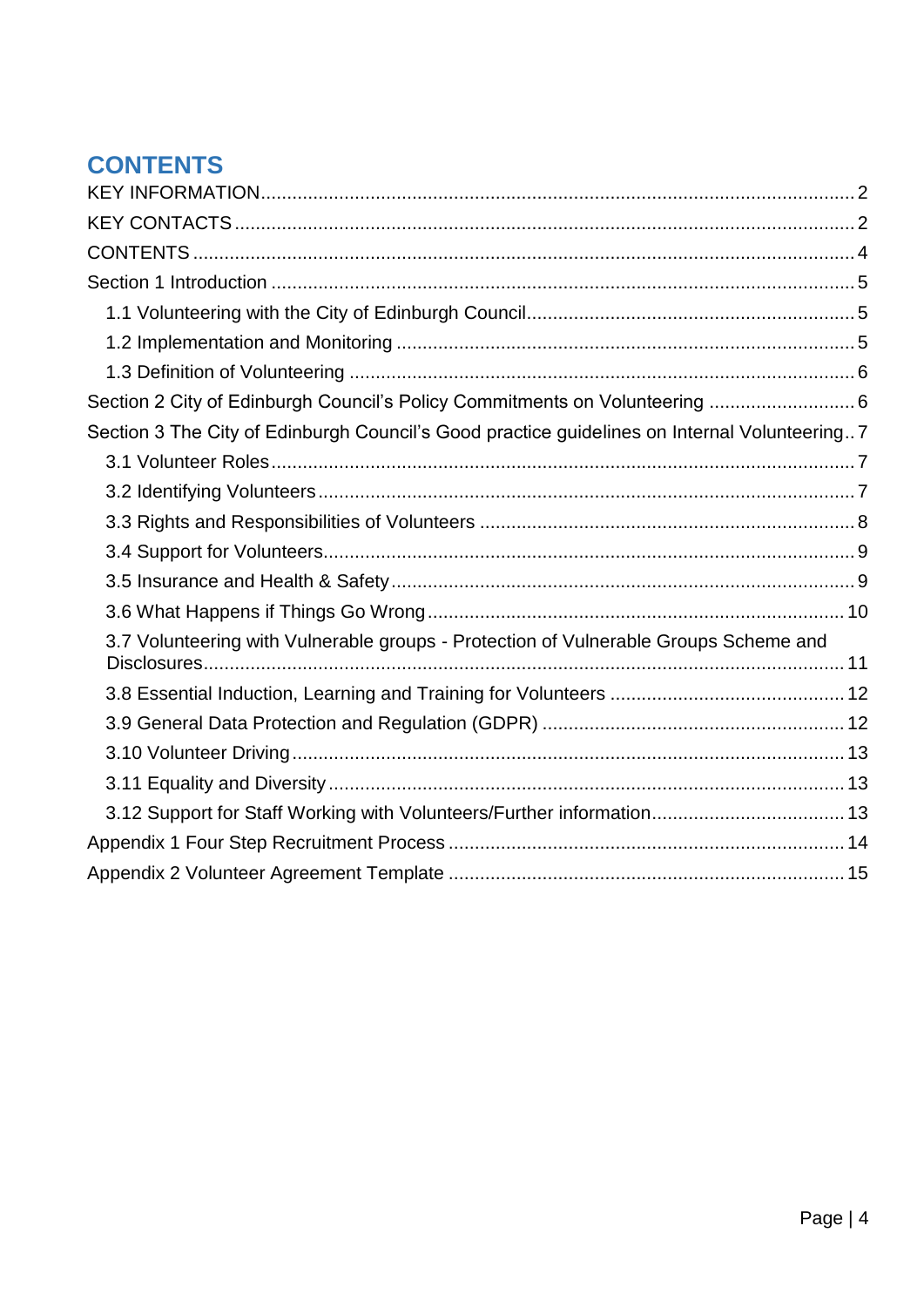# <span id="page-4-0"></span>**Section 1 Introduction**

### **1.1 Volunteering with the City of Edinburgh Council**

<span id="page-4-1"></span>1.1.1 The City of Edinburgh Council (CEC) is a lead signatory to 'Inspiring Edinburgh's Volunteers: Building on Success 2012-2017' and is committed to its vision of:

*'a city where Edinburgh's population is inspired and supported to volunteer'.* 

1.1.2 The central objectives of the Strategy are to:

- Make volunteering a strategic force for change;
- Increase the number and diversity of people volunteering; and
- Maximise good practice and quality standards.

1.1.3 In line with this, the Council has a commitment to support and promote volunteering throughout the city (Benmore and Lagganlia too), working closely with partners.

1.1.4 This document sets out the City of Edinburgh Council's Policy on Internal Volunteering – i.e. how the Council will meet the above objectives where it is the agency responsible for the recruitment and engagement of within its own services. The document has built upon the earlier volunteering policy adopted by the Council and has been signed off by the Volunteering Strategy Implementation Group.

1.1.5 Good practice guidelines are also provided to assist Council staff when recruiting, managing and supporting volunteers within their service areas.

1.1.6 The main aims of the guidelines are as follows:

• To establish a framework for the continued involvement of volunteers in the Council that provides additional benefit for clients/customers and which is safe, compliant with legislative requirements and upholds the principles of good practice in Volunteers Management (in line with the nationally agreed 'Investing in Volunteers Standards');

• To encourage and enable the involvement of volunteers within the City of Edinburgh Council's services and to support staff to implement this;

• To protect volunteers from exploitation and maintain their distinct role within the organisation; and

• To ensure important safeguards are in place to protect vulnerable people who may be in the care of Council volunteers.

### **1.2 Implementation and Monitoring**

<span id="page-4-2"></span>1.2.1 The implementation of this policy will be monitored and reviewed by the Volunteering Strategy Implementation Group (VSIG) in the Council. A full review of the policy will be undertaken every two years. Council policy commitments were set by Council decision and any change to them will need to be authorised at that level. For other advice and guidance, the VSIG will set the documentation.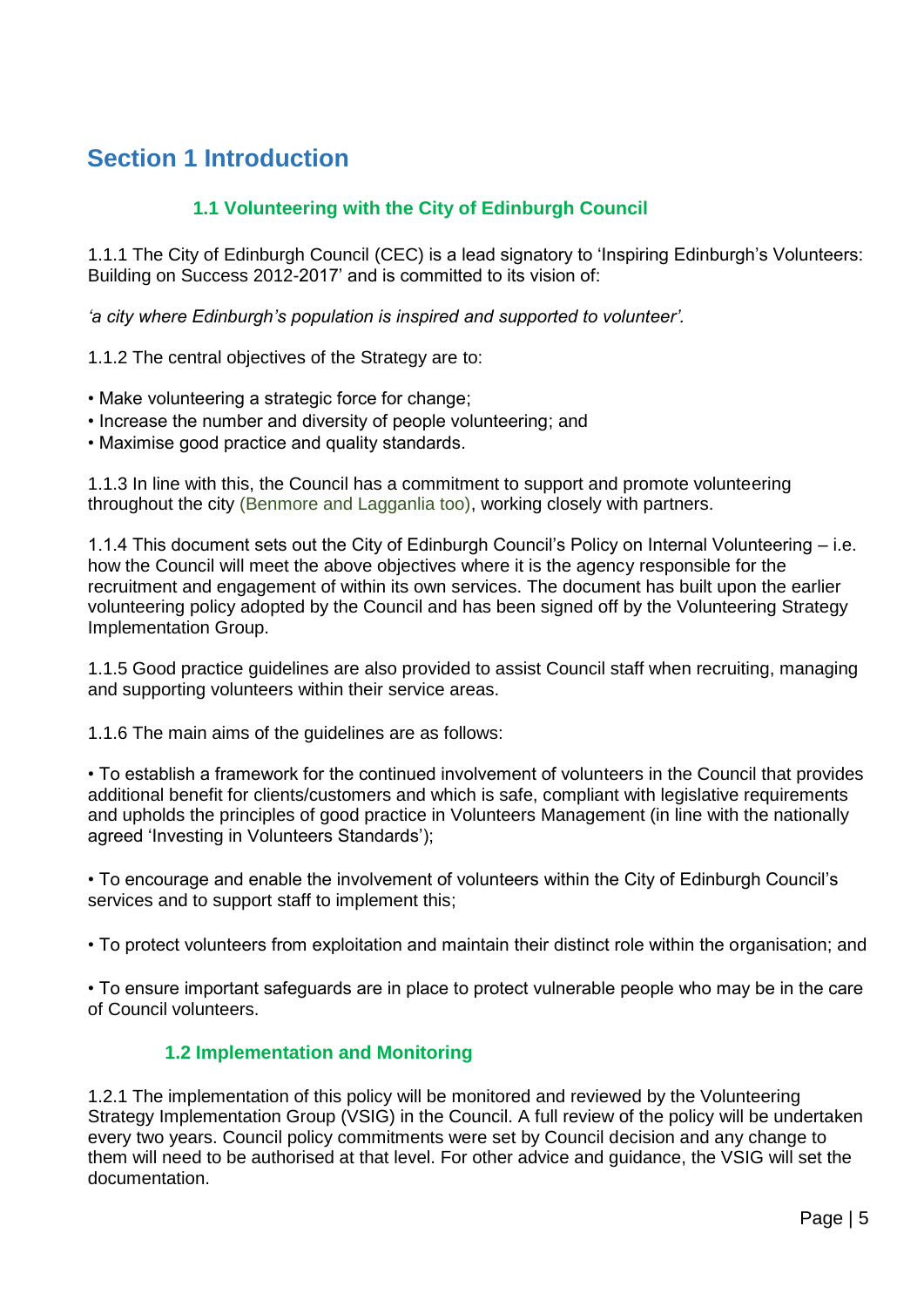1.2.2 Council services are required to continue to incorporate policy into their own arrangements and ensure that appropriate staff are informed of, understand and implement the good practice guidelines contained in this document.

**1.2.3 The Outdoor Learning Team will monitor the effectiveness of the Volunteering Policy, and supplementary guidance and procedures annually (July of each year).** 

#### **1.3 Definition of Volunteering**

<span id="page-5-0"></span>1.3.1 This policy uses the definition of volunteering provided within the City Strategy. This supports the principles endorsed by the United Nations, recognising volunteering as an activity that should:

• not be undertaken primarily for financial reward, although the reimbursement of expenses may be allowed.

• be undertaken voluntarily, according to an individual's own free-will.

• be of benefit to someone other than the volunteer, or to society at large, although it is recognised that volunteering brings significant benefit to the volunteer as well**.** 

# <span id="page-5-1"></span>**Section 2 City of Edinburgh Council's Policy Commitments on Volunteering**

2.1 The Council:

• will seek to increase the range and number of appropriate volunteering opportunities in Council services, and to ensure that its policies do not adversely affect volunteers involved in the delivery of its services;

• will seek to ensure that all volunteering opportunities within the City of Edinburgh Council are set up, supported and managed in line with the 'Investing in Volunteers' Standards;

• will ensure that the role of the volunteer complements but does not replace that of paid staff. Volunteers will have a role description which is clearly defined and will not be used simply to assist paid workers;

• will ensure that the involvement and duties of volunteers will be communicated to staff members so that all concerned are sure of their respective responsibilities;

• members of staff who recruit, manage or supervise volunteers will have this responsibility stated in their job description and reflected in the grading of their post. They will also be given appropriate training and support;

• will ensure wide access to its volunteering opportunities; in particular it will seek to ensure that access to volunteering is open to groups under-represented as volunteers;

• will ensure that volunteers will not be asked to take on tasks formerly undertaken by paid workers or to work in ways which facilitate a decrease in paid employment;

• will not use volunteers in times of industrial action other than in ways that are well established;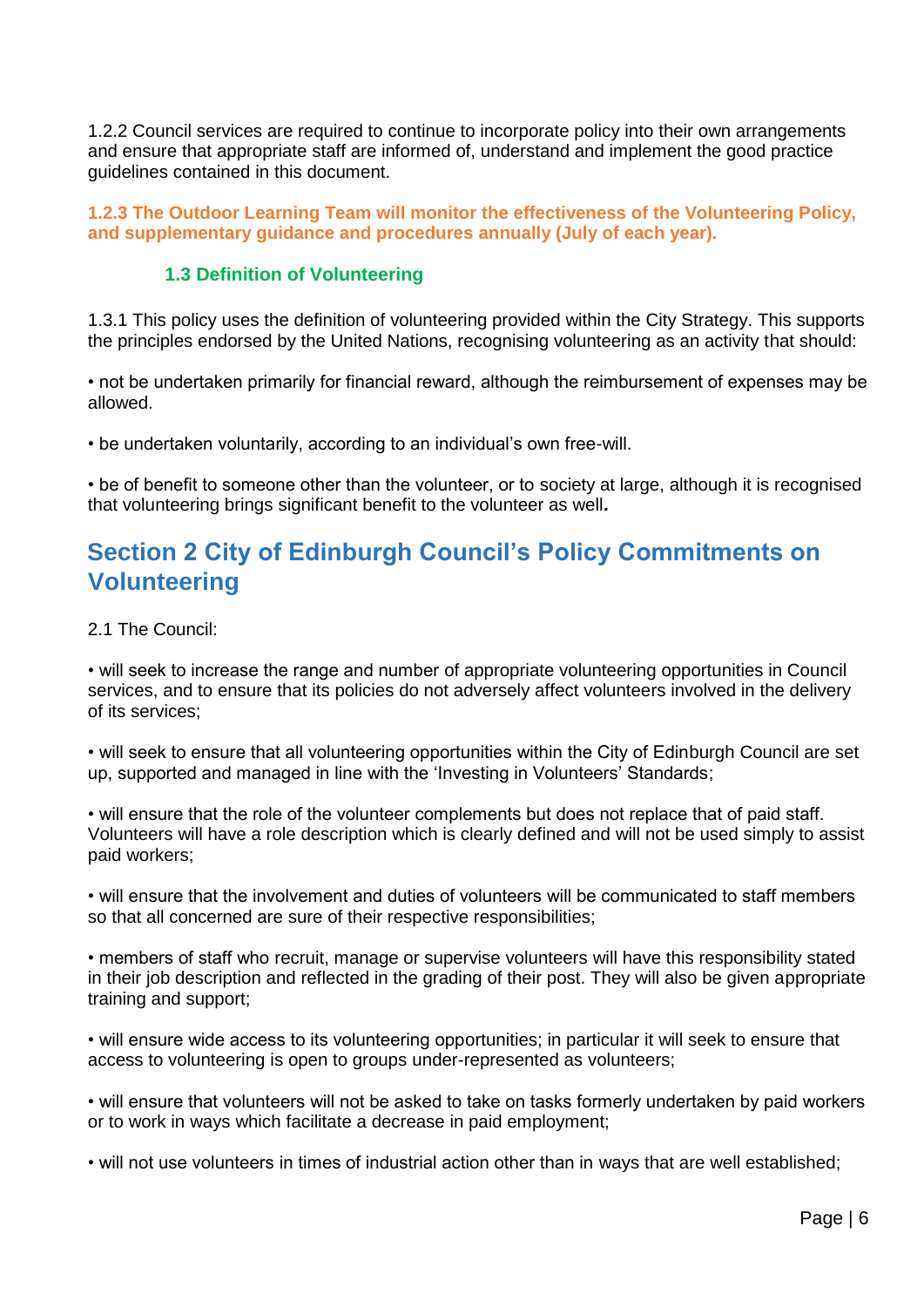• recognises that volunteering is a cost-effective way of providing enhanced services but equally that it is not cost free: resources are needed to meet administration, training, supervision and insurance costs as well as volunteers' out-of-pocket expenses;

• will pay volunteers out of pocket expenses – arrangements will be confirmed with volunteers prior to starting; and

• recognises that it has a role to play in supporting and encouraging volunteering among employees and will seek to ensure that its policies and procedures reflect The Council's commitment to this.

# <span id="page-6-0"></span>**Section 3 The City of Edinburgh Council's Good practice guidelines on Internal Volunteering**

#### **3.1 Volunteer Roles**

<span id="page-6-1"></span>3.1.1 *Volunteer Roles and task descriptions* will be identified in line with the principles stated above so that volunteer roles compliment rather than supplement or replace those of paid staff. Appendix 2.

3.1.2 Identified Volunteer Roles should be designed to enhance and extend the Council's aims and objectives. Wherever possible the language and terminology used should reflect the distinct role of volunteers within the organisation and terminology equated with paid employment should be avoided as far as possible. (eg 'Volunteer placement' rather than 'work').

3.1.3 For each Volunteer Role clear lines of accountability and responsibility should be identified, sufficient resources should be made available and suitable recruitment, selection and management processes should be in place prior to any recruitment taking place. Differences between volunteer opportunities will need to be taken into account (eg types of role and tasks, length of involvement, levels of responsibility, lone or supervised working) however appropriate risk assessment and risk management measures must be in place for all Volunteer Roles.

### **3.2 Identifying Volunteers**

<span id="page-6-2"></span>3.2.1 All Council volunteering opportunities will be publicised widely, in ways that are accessible to all sections of the community. The publicity material will specify the task to be undertaken and will draw attention to the benefits and experience to be gained from participation in volunteering.

3.2.2 Written descriptions will outline the duties of the volunteer, the time commitment required and skills needed. These will be reviewed as tasks and responsibilities change.

3.2.3 Recruitment and selection processes may vary according to the nature of the identified volunteering opportunity but should adhere to the Council's Equal Opportunities Strategy. Differences between one-off and longer term arrangements will need to be considered as will appropriate risk assessment and risk management measures.

3.2.4 For all on-going volunteering roles within the Council, potential volunteers will be asked to complete an application form and, depending on the nature of the tasks to be undertaken, may also be asked to provide references and PVG scheme membership (See Appendix 1 for details of recruitment procedures for volunteers supporting vulnerable adults and/or children). **Outdoor Learning Staff must follow this procedure for all volunteers.**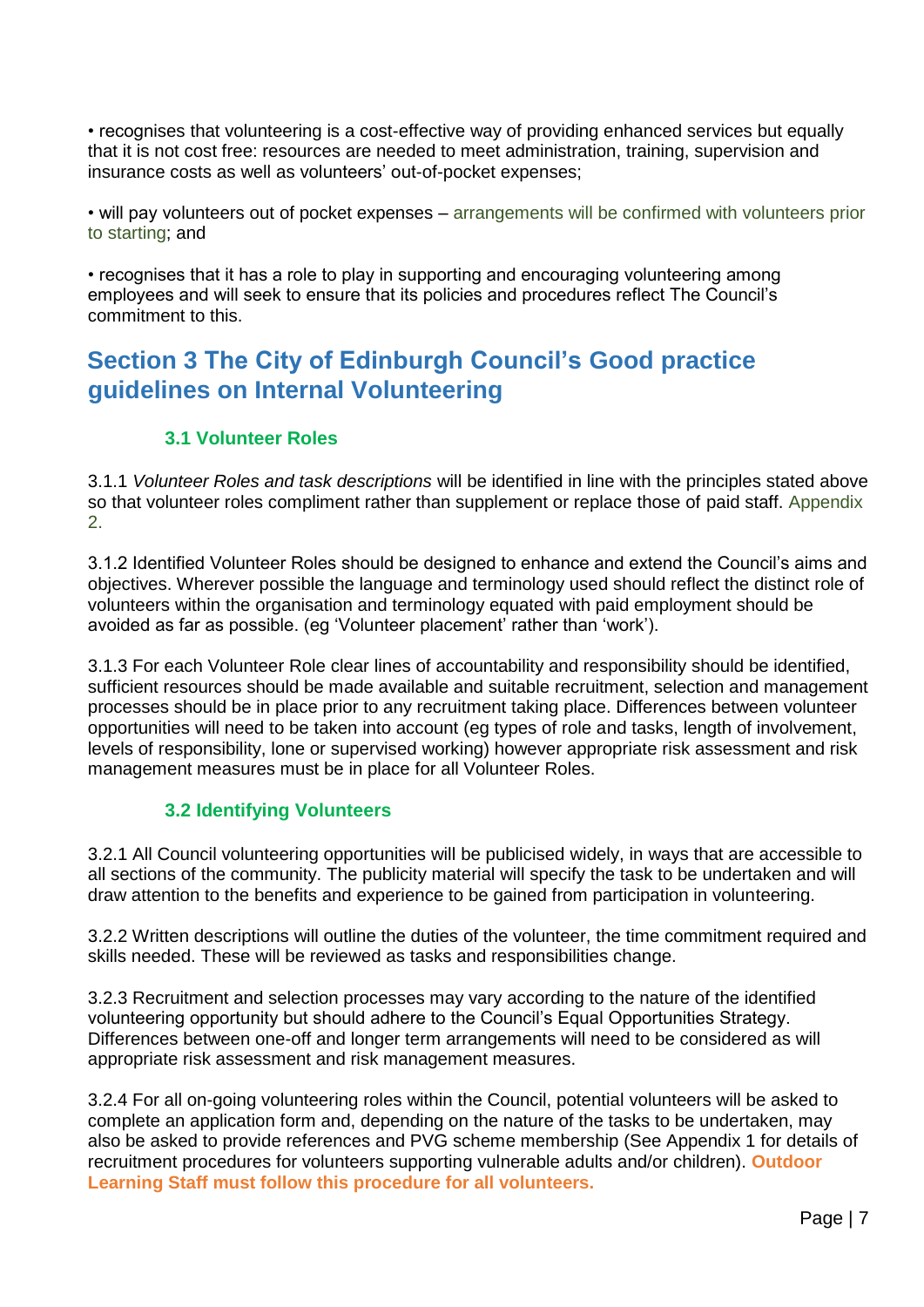3.2.5 Specific service areas within the Council may have, or may need to develop, more detailed guidelines about recruitment and selection process appropriate to their service area. Attention should be paid to the Investing in Volunteers Standards and applications to volunteer should be considered fairly and equitably.

**Volunteers must go through a safe recruitment procedure before commencing work. CEC Outdoor Learning Team staff must follow The City of Edinburgh Guidance on safe recruitment of school volunteers (Appendix 1).** 

| Key CEC Orb website link (safely recruit volunteers): |  |
|-------------------------------------------------------|--|
| <b>CLICK HERE</b>                                     |  |

3.2.6 For individuals who are accepted as volunteers with the Council, the volunteer's organiser will attempt to match the volunteer's skills, talents and interests with identified Volunteer Roles, designed to enhance and extend the Councils aims and objectives. Written role descriptions should be provided and agreed and the volunteer should be asked to sign a Volunteer Agreement, incorporating the 'Rights and Responsibilities of Volunteers' list (below and Appendix 2 - template).

3.2.7 Key policies and procedures should be communicated to Volunteers before placement, including policies for their protection and any relevant Codes of Conduct.

3.2.8 Where the Council is not able to accept an individual's offer to volunteer, this fact should be communicated to the person in a sensitive and appropriate manner and reasons for the decision should normally be provided.

### **3.3 Rights and Responsibilities of Volunteers**

<span id="page-7-0"></span>3.3.1 The Council recognises that its volunteers have the right to:

- know what is expected of them;
- have clearly specified lines of support and supervision;
- be shown appreciation;
- have healthy and safe working conditions;
- be insured;
- know their rights and responsibilities;
- be paid out-of-pocket expenses;
- be trained to undertake the identified function(s);
- be free from discrimination;
- experience personal development through participation;
- request a reference in relation to their voluntary work; and
- have their confidentiality respected.

#### 3.3.2 The Council expects that Volunteers will:

- be reliable and honest;
- to respect confidentiality;

• carry out their agreed role and tasks in a way which corresponds to the aims and values of the authority;

• attend training, supervision and support sessions where agreed; and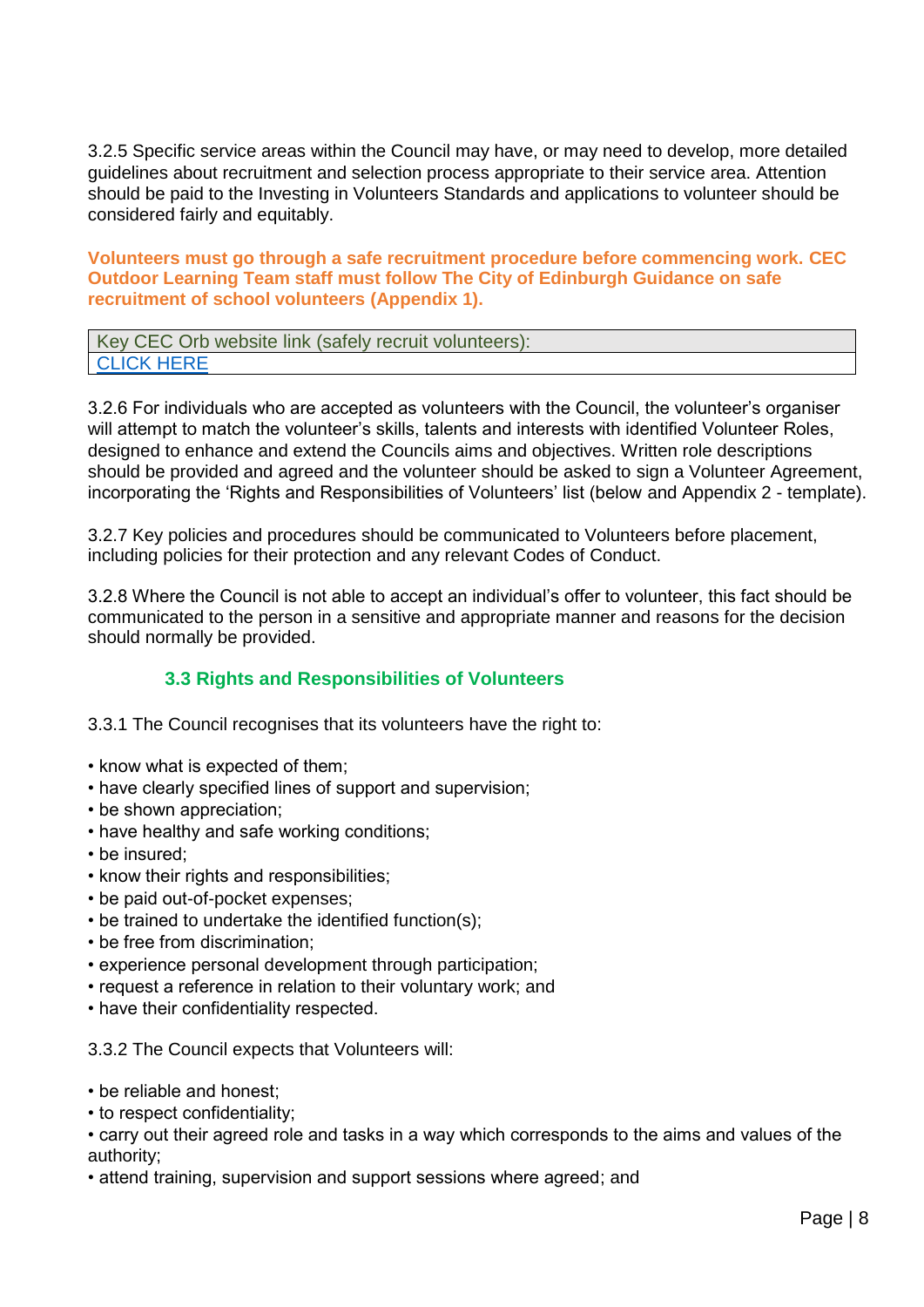<span id="page-8-0"></span>• work within agreed policies, guidelines, remits and legal requirements.

### **3.4 Support for Volunteers**

3.4.1 The Council will:

• Invest financial and staffing resources for the adequate management of volunteers;

• will ensure appropriate training, supervision and support to volunteers;

• make provision for an induction period and an early review session to assess the progress of the placement and to resolve any problems at an early stage;

• implement the practice of ongoing review to monitor the progress of the placement and carry out an evaluation at the end of the placement;

• ensure that appropriate procedures are put in place for volunteers who feel they are not being properly treated in their volunteer role; and

• provide funding for the payment of out-of-pocket expenses. Volunteers will be given clear information about expenses that can be claimed and how to make a claim. In areas of service where there are units with devolved responsibility for budgets, e.g. schools and community centres, it will be the responsibility of each unit to identify the funding involved.

### **3.5 Insurance and Health & Safety**

<span id="page-8-1"></span>3.5.1 The Council's Public Liability and Employers liability insurance policies cover volunteers who are assisting the Council with its activities.

3.5.2 Volunteers will be provided with the same basic health and safety and safe working practices training as Council staff. Where requested by Council staff undertaking line management, volunteers will be required to provide a medical certificate confirming they are fit to carry out the volunteer work specified.

3.5.3 Volunteers need to be able to carry out their duties in a way that is safe for them and safe for those they work with. The Health and Safety issues relevant to each unit/project must be explained to volunteers and they should be aware of current policies/practice guidelines designed to keep people safe in your work setting.

3.5.4 Additional Health and Safety training required by individual volunteers will vary according to their agreed tasks.

### **The City of Edinburgh Health and Safety Statement**

| Key CEC Orb website link:        |
|----------------------------------|
| <b>CLICK HERE</b>                |
| Key CEC Contact                  |
| healthandsafety@edinburgh.gov.uk |

**Protecting the health and safety and welfare of our employees, and our third parties including members of the public, contractors, service users and pupils, is the starting point to delivering a thriving, sustainable capital city.** 

**Accordingly, we will manage health and safety and welfare in a way that:** 

• **takes all reasonable steps to protect the health and safety and welfare of our employees and third parties;**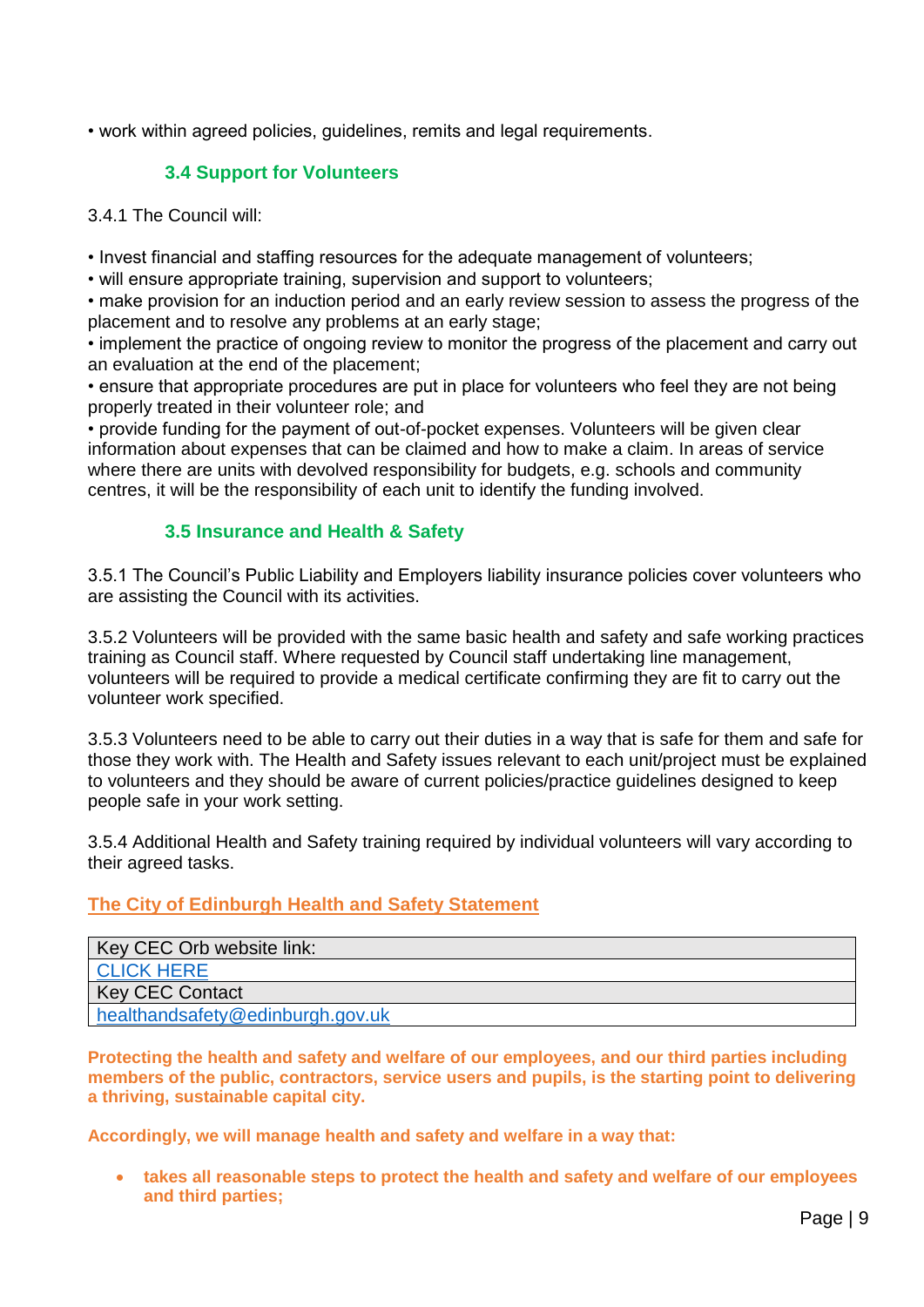- **demonstrates our commitment to continually improve health and safety performance; and**
- **complies with health and safety statutory and regulatory requirements, and all relevant approved codes of practice and guidance.**

#### **3.6 What Happens if Things Go Wrong**

<span id="page-9-0"></span>3.6.1 The Council will ensure that appropriate procedures are established in relation to managing any conflict arising either between a volunteer(s) and staff or between volunteers.

**The Outdoor Learning Team welcomes the involvement of volunteers and tries to ensure that the volunteering experience is a rewarding and enjoyable one. On the rare occasion something goes wrong, there are clear and fair processes which try to find a resolution:**

#### **3.6.1.1 Complaints Procedure**

**If a volunteer wishes to make a complaint, the Communities and Families complaint procedure will apply.** 

**If someone makes a complaint about a volunteer, the Communities and Families complaint procedure will apply.** 

**Most complaints can be resolved locally by a CEC manager/officer at the centre, or a delegated person (Stage 1).** 

Key CEC Orb link (Record Frontline Resolution): [CLICK HERE](https://orb.edinburgh.gov.uk/forms/form/64/en/children_and_families_frontline_resolution_record)

**If a volunteer considers a complaint not to have been resolved locally to their satisfaction, they should use the contact details below.** 

| Key CEC Orb link:                         |
|-------------------------------------------|
| <b>CLICK HERE</b>                         |
| Key CEC Contact                           |
| $\epsilon$ cf.complaints@edinburgh.gov.uk |

#### **3.6.1.2 Volunteer Conduct and Capability**

**Effective recruitment, induction, training and guidance, combined with clear roles and functions/responsibilities normally ensures effective, successful and enjoyable volunteering.** 

**If there are concerns about volunteer conduct and/or capability, the following process will be applied to ensure consistency and fairness:**

• **A CEC manager/officer from the centre or delegated person will discuss any concerns with the volunteer. This will be in relation to their role. Any concern/s, future actions and support will be identified and agreed within an appropriate timescale. This must be recorded. The CEC manager/officer from the centre or delegated person will review these with the volunteer over an agreed timescale.**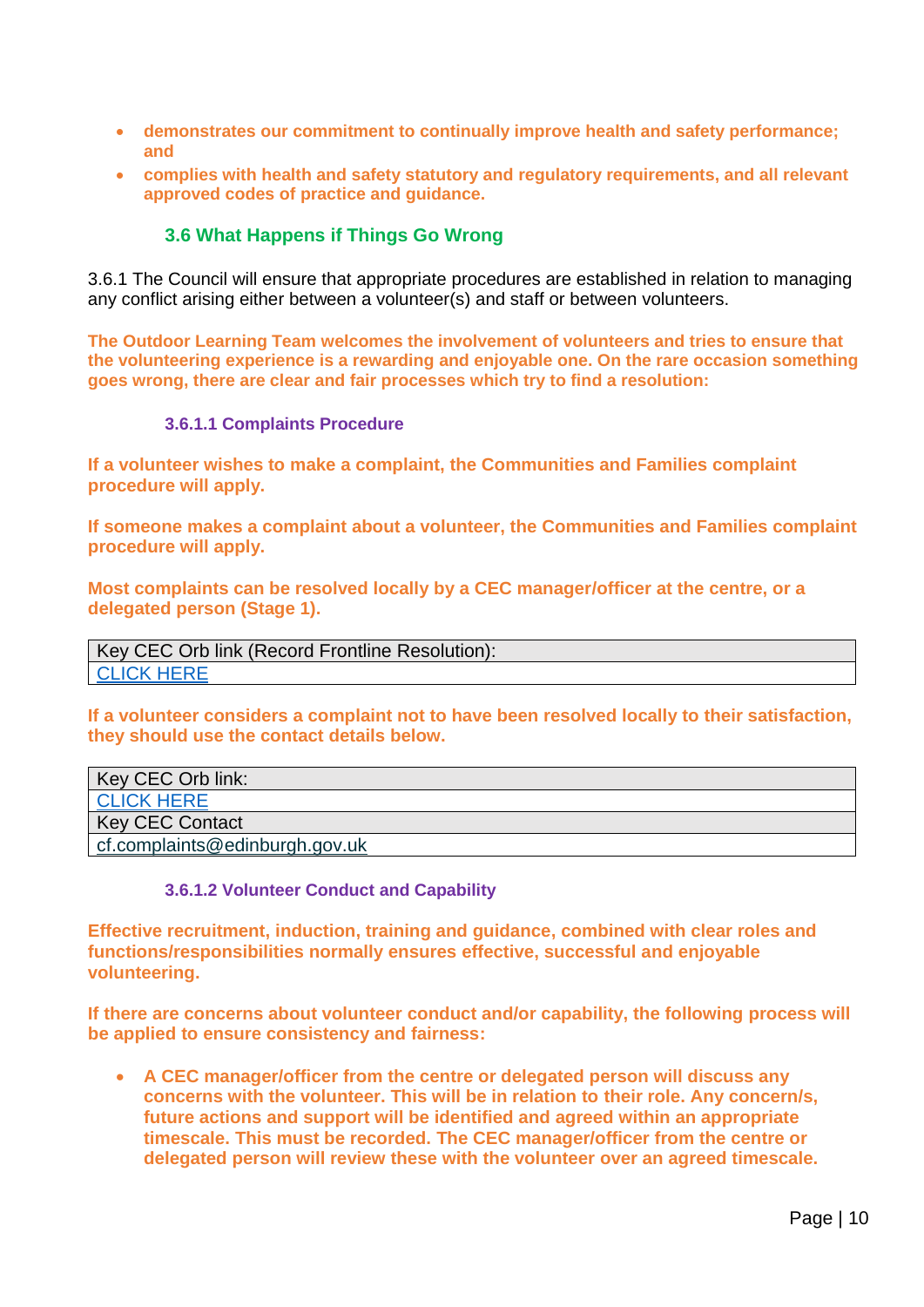- **If concerns are not resolved, the Outdoor Learning Principal Officer will meet with the volunteer and manager/officer from the centre or delegated person. Any concern/s, future actions and support will be identified and agreed within an appropriate timescale. This must be recorded. The Principal Officer will review these with the volunteer over an agreed timescale.**
- **If concerns are not resolved, the Outdoor Learning Team reserves the right to end a volunteer's involvement. In this eventuality the volunteer will normally be informed of the reason.**

**A volunteer's involvement can be cancelled at any time at the discretion of either party; The City of Edinburgh Council and/or the volunteer. The Council may be required to refer any concerns to a statutory body/authority.** 

3.6.2 If the services of a volunteer are no longer appropriate, the Council, after following due process, reserves the right to end his or her involvement. In this eventuality the volunteer will normally be informed of the reason.

#### **3.7 Volunteering with Vulnerable groups - Protection of Vulnerable Groups Scheme and Disclosures**

<span id="page-10-0"></span>3.7.1 The City of Edinburgh Council regards the safety and wellbeing of the children and protected adults for whom it is responsible as being paramount. As a provider of regulated services, the Council is under a statutory obligation to implement and maintain procedures for checking the suitability of its volunteers to be involved with children and/or protected adults.

3.7.2 The Protection of Vulnerable Groups (Scotland) Act 2007 requires the Council to ensure that volunteers involved in certain aspects of the provision of services to children and/or protected adults are not listed as being barred from working with Children and/or Adults. For volunteer roles which meet the definition of 'Regulated Work' under the terms of this Act, a PVG Scheme Membership for the appropriate part of the PVG Scheme is therefore a requirement.

3.7.3 The Council will establish and maintain a formal framework to ensure full compliance with legislation and regulations designed to protect vulnerable members of society whilst treating all its volunteers in a fair and consistent manner. The application of this framework will conform to the robust standards recommended by the Care Commission and the Scottish Social Services Council.

3.7.4 The Council is clear that a PVG Scheme membership/ update can only be obtained for a post or function where legislation allows this. To determine if a disclosure is allowed reference should be made to the legislative framework. The disclosure required for a specific post or function should be at the highest level allowed by legislation. Where there is uncertainty as to whether a disclosure can be requested, HR should be requested to seek guidance from Disclosure Scotland, the Council Solicitor or the Council Chief Social Work Officer.

3.7.5 Where a risk assessment indicates a degree of risk and the existing legislative and regulatory framework does not allow a disclosure to be obtained, the line or service manager should consider the steps that can be taken to eliminate, reduce or manage the risk, e.g. training, supervision, other checks.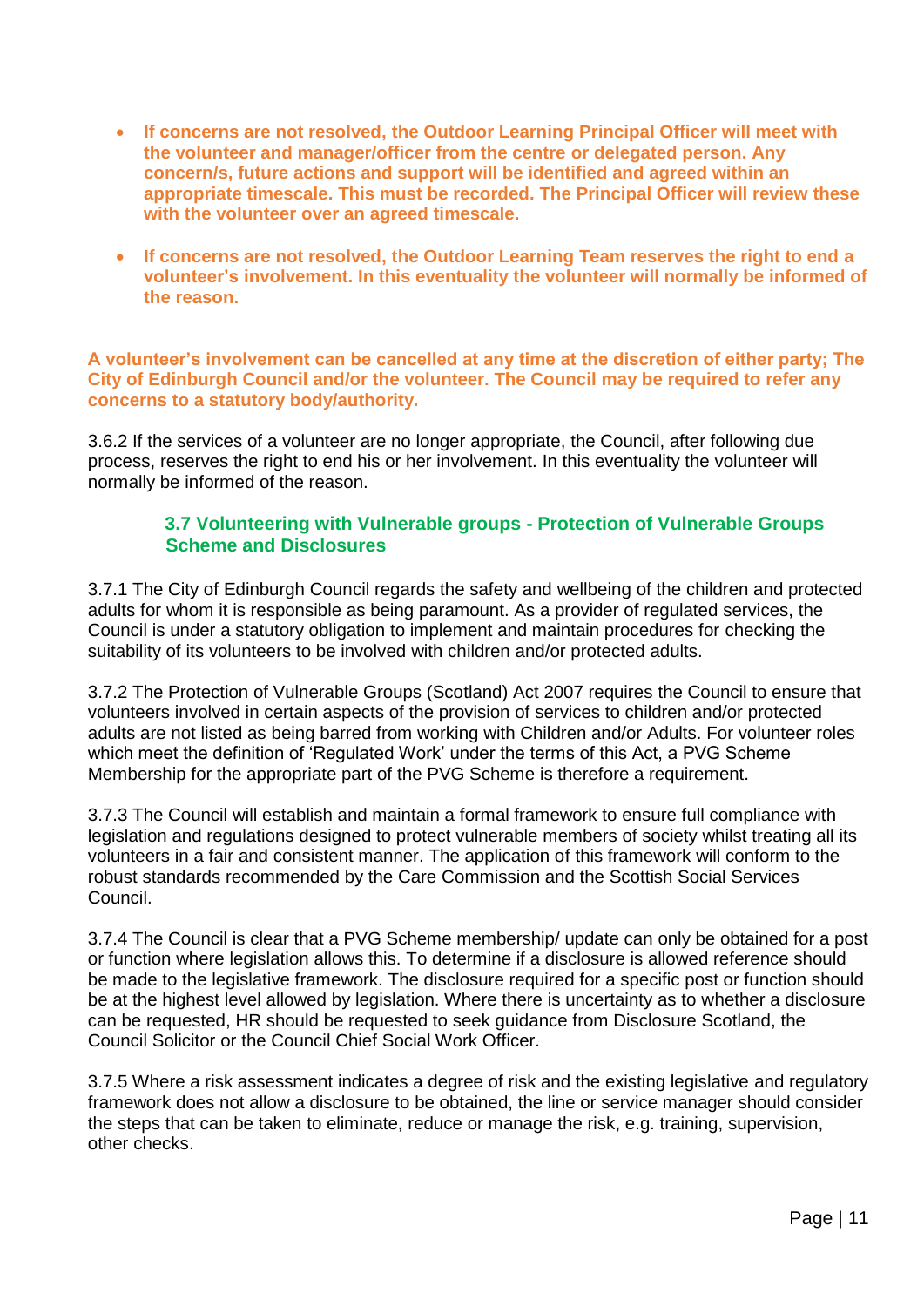## **3.8 Essential Induction, Learning and Training for Volunteers**

<span id="page-11-0"></span>

| <b>Essential induction, learning and training for volunteers:</b>                                                                                                                                                                                                                                                                                                                                  |                                                                                                                                                                                                    |
|----------------------------------------------------------------------------------------------------------------------------------------------------------------------------------------------------------------------------------------------------------------------------------------------------------------------------------------------------------------------------------------------------|----------------------------------------------------------------------------------------------------------------------------------------------------------------------------------------------------|
| Duke of Edinburgh's Award (recruited,<br>inducted and operated via Bangholm Outdoor<br>Centre)                                                                                                                                                                                                                                                                                                     | <b>The Risk Factory</b>                                                                                                                                                                            |
| General induction (meeting).<br>$\bullet$<br>Key information (research via reading -<br>specific handbook).<br>Key policies (research via reading).<br>$\bullet$<br>Child Protection - Level 2 (course).<br>Introduction to DofE (research via<br>reading).<br>Group Leader Training (course).<br><b>General Data Protection Regulation -</b><br><b>GDPR</b> (part of<br>meeting/research/course). | General induction (meeting).<br>Key information (research via reading -<br>specific handbook).<br>Key policies (research via reading).<br>$\bullet$<br><b>Child Protection Awareness (course).</b> |
| Bangholm Outdoor Centre (non-DofE), Benmore Outdoor Centre and Lagganlia                                                                                                                                                                                                                                                                                                                           |                                                                                                                                                                                                    |
| General induction (meeting).<br>۰<br>Key information (research via reading – specific handbook).<br>Key policies (research via reading).<br>Child Protection - Level 2 (course).                                                                                                                                                                                                                   |                                                                                                                                                                                                    |

### **3.9 General Data Protection and Regulation (GDPR)**

<span id="page-11-1"></span>**CEC Outdoor Learning Team staff are required to comply with CEC GDPR and related policies and procedures. Each centre is expected to maintain their GDPR toolbox, which provides more detail about local GDPR processes.** 

**Centres must record volunteers on the volunteer spreadsheet, or an equivalent resource. This must be password protected and stored on the CEC server. Each centre must operate a separate spreadsheet and passwords maintained by CEC managers/officers and delegated staff. The Principal Officer will retain each password.** 

| Key CEC Orb link (GDPR):               |
|----------------------------------------|
| <b>CLICK HERE</b>                      |
| Key CEC Website link (Privacy Notice): |
| <b>CLICK HERE</b>                      |
| Key CEC Orb link (Volunteer List):     |
| <b>CLICK HERE</b>                      |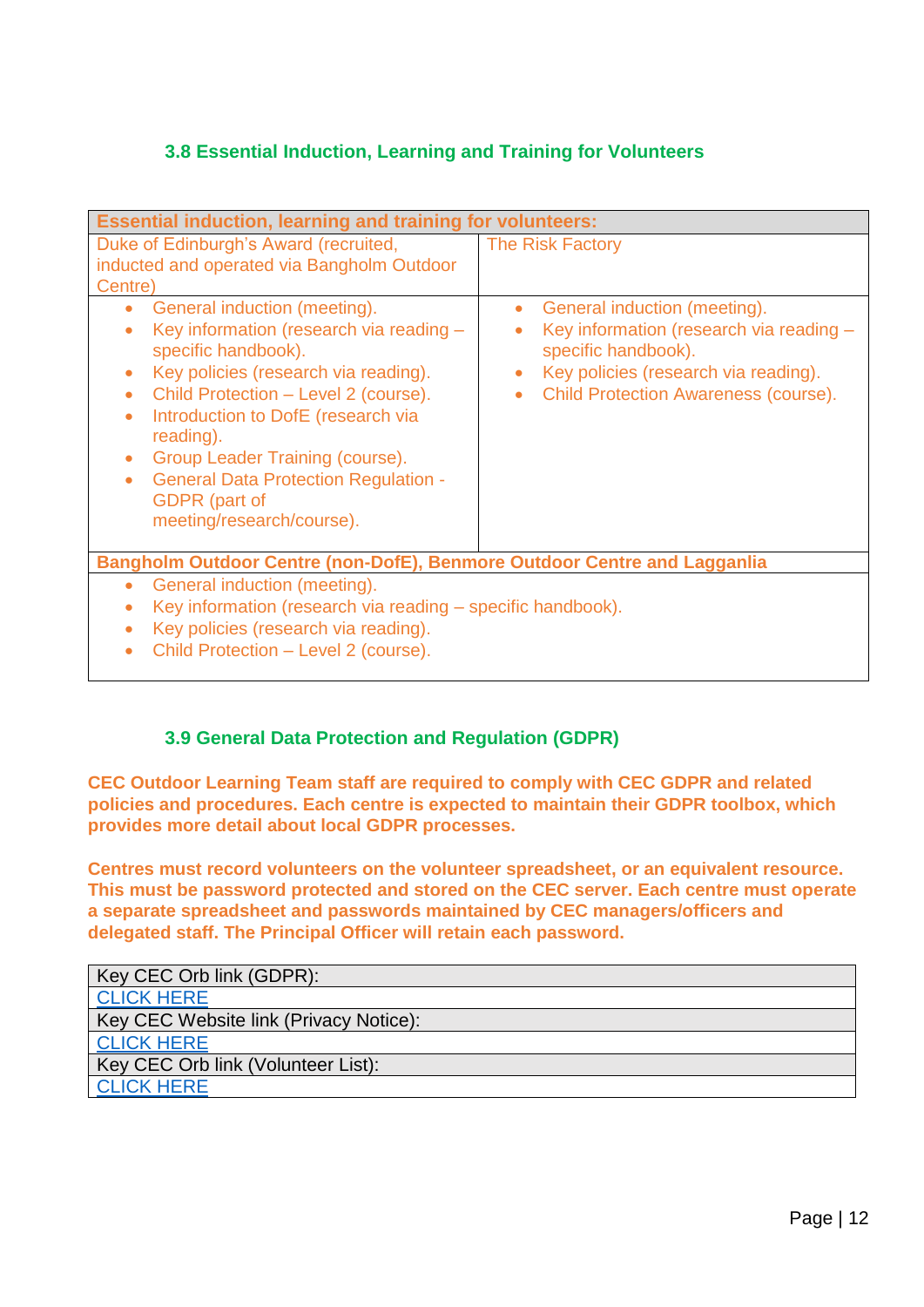#### **3.10 Volunteer Driving**

<span id="page-12-0"></span>**CEC Outdoor Learning Team staff must follow the latest guidance in the Communities and Families Excursions Policy – Section 4. Any queries must be checked with Fleet Services.** 

| Iink (Excursions)<br>Key<br>Orb |  |
|---------------------------------|--|
|                                 |  |

#### **3.11 Equality and Diversity**

<span id="page-12-1"></span>The City of Edinburgh Council values the diversity and inclusion of all people and communities. **CEC Outdoor Learning Staff are required to comply with the Council's Equality and Diversity Policy, and related policies.** 

Key CEC Orb link (Equality): [CLICK HERE](https://orb.edinburgh.gov.uk/info/200238/equalities)

#### **3.12 Support for Staff Working with Volunteers/Further information**

<span id="page-12-2"></span>3.8.1 The Volunteering Strategy Implementation Group is made up of officers from Council service areas who manage volunteers. The Group's meetings are a forum for discussing and dispersing good practice and advice on volunteering matters.

3.8.2 If anyone have a question for the group, in the first instance please contact [volunteering@edinburgh.gov.uk.](mailto:volunteering@edinburgh.gov.uk)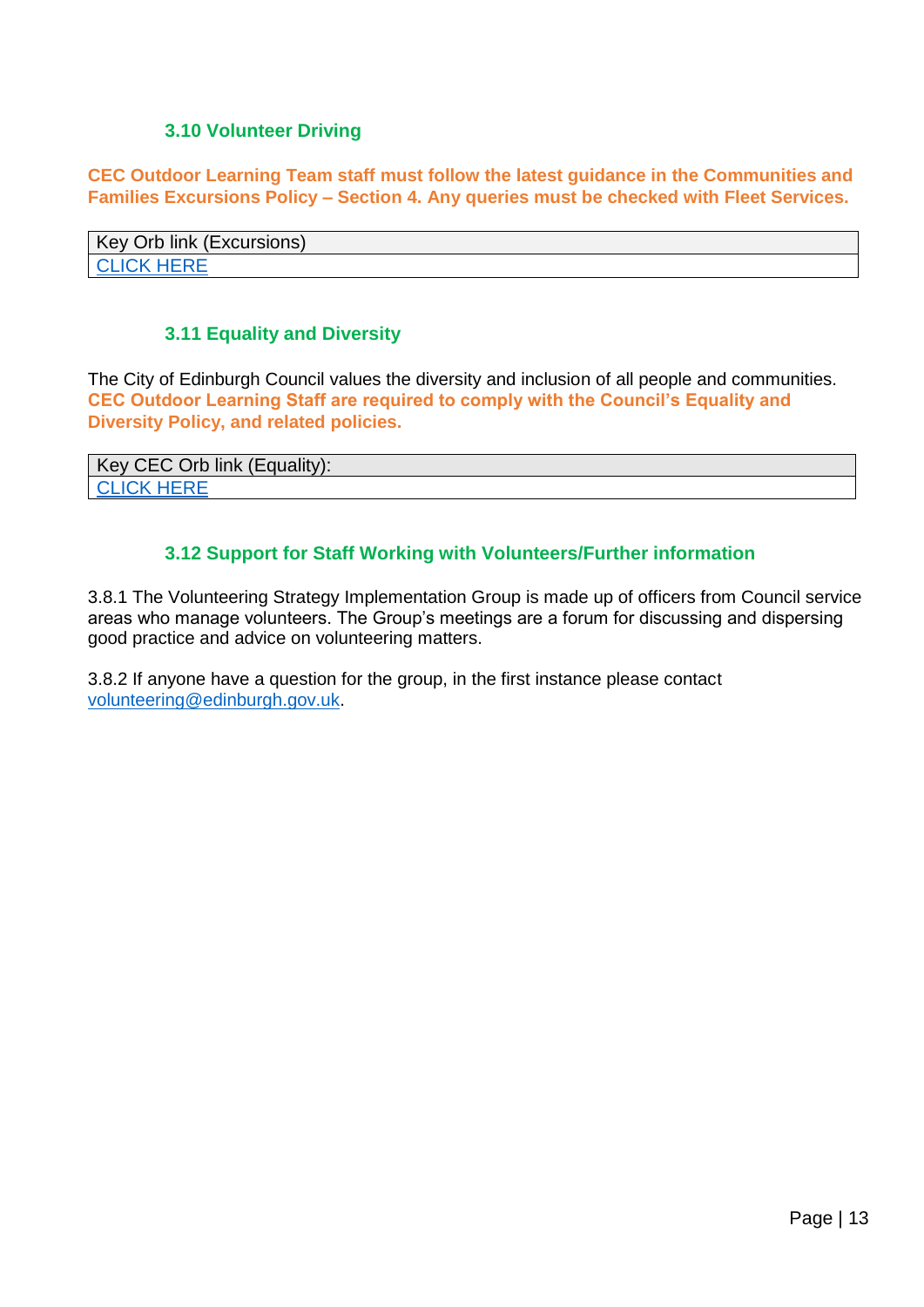# **Appendix 1 Four Step Recruitment Process**

<span id="page-13-0"></span>Centres must follow the four-step recruitment process.

Key CEC Orb website link (safely recruit volunteers): **[CLICK HERE](https://orb.edinburgh.gov.uk/info/200245/recruitment_and_selection/1455/pvg_and_school_volunteers)**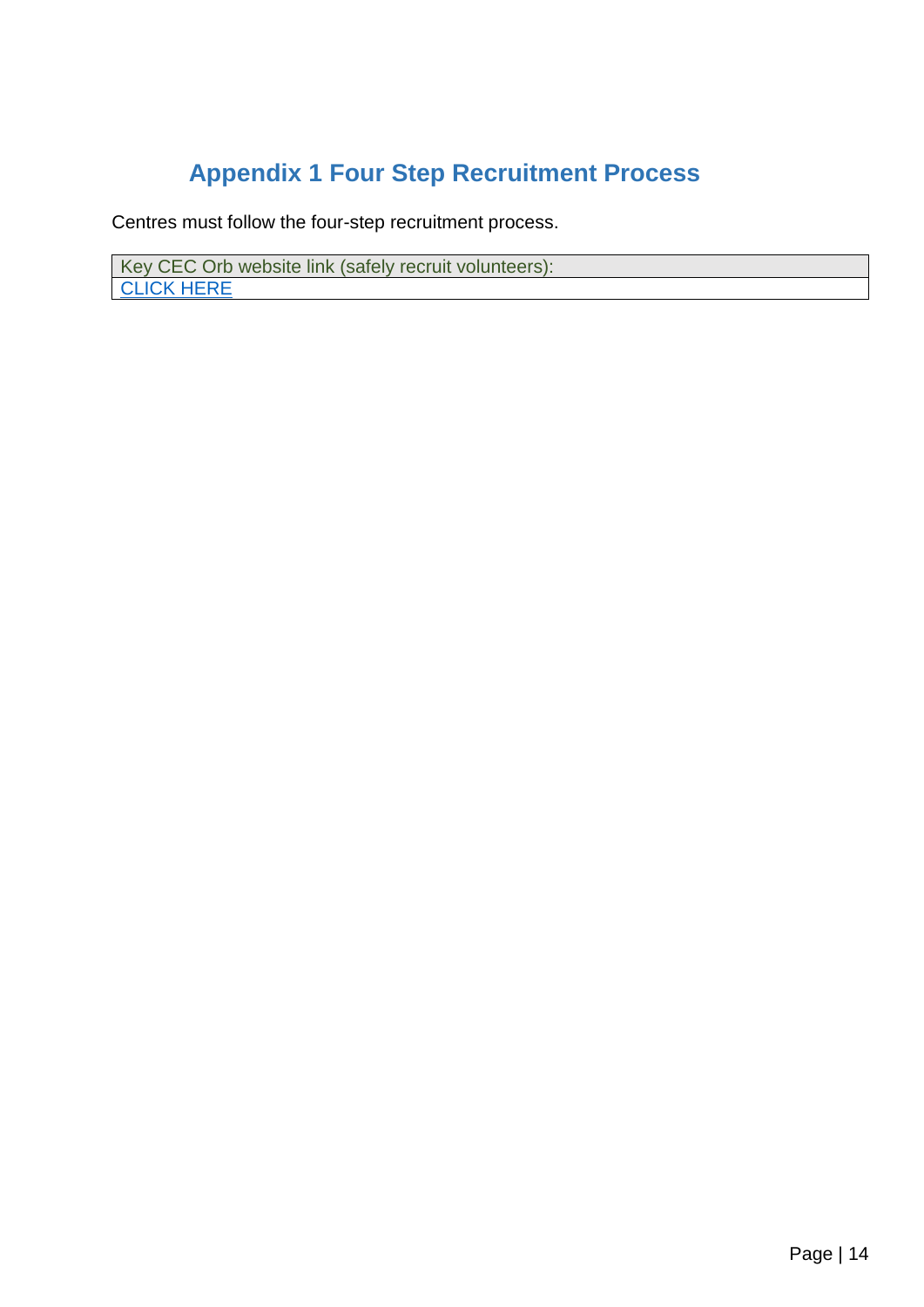<span id="page-14-0"></span>**Appendix 2 Volunteer Agreement Template**